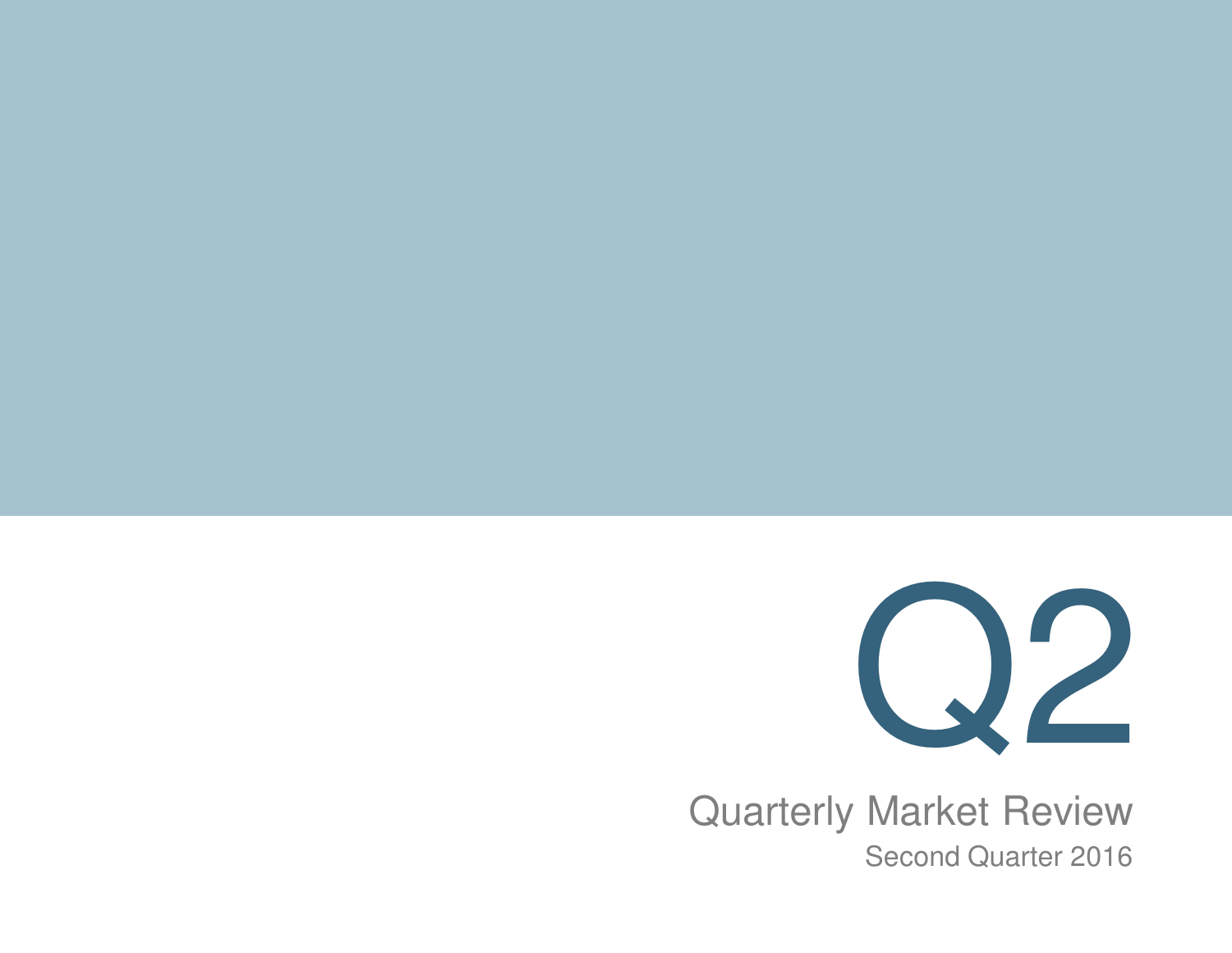### Quarterly Market Review

Second Quarter 2016

This report features world capital market performance and a timeline of events for the past quarter. It begins with a global overview, then features the returns of stock and bond asset classes in the US and international markets.

The report also illustrates the performance of globally diversified portfolios and features a quarterly topic.

### Overview:

Market SummaryWorld Stock Market PerformanceWorld Asset ClassesUS StocksInternational Developed StocksEmerging Markets StocksSelect Country PerformanceReal Estate Investment Trusts (REITs)**Commodities** Fixed Income Global DiversificationQuarterly Topic: GDP Growth and Equity Returns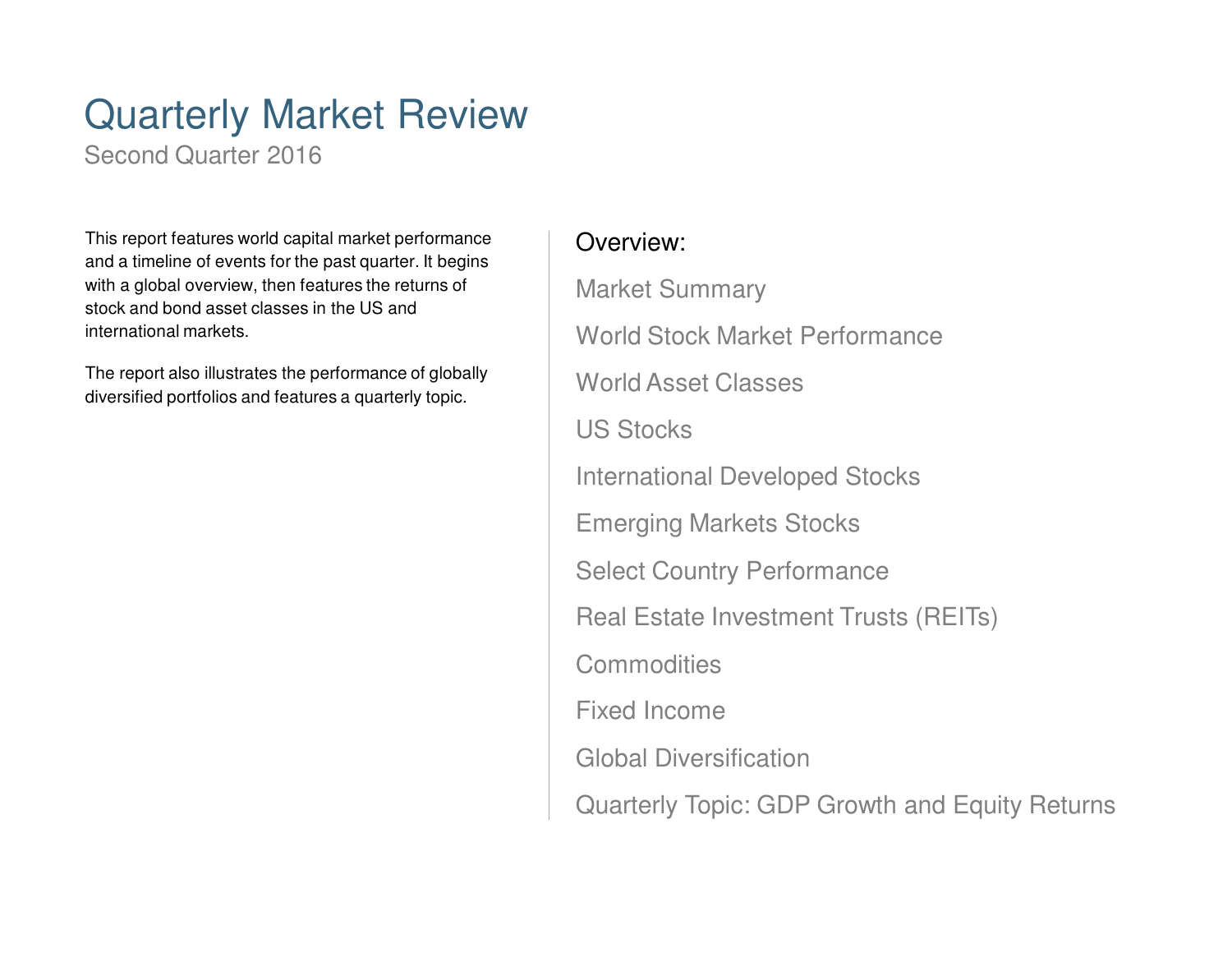# Market Summary

Index Returns

|                        | <b>US Stock</b><br><b>Market</b> | International<br>Developed<br><b>Stocks</b> | <b>Emerging</b><br><b>Markets</b><br><b>Stocks</b> | Global<br>Real<br><b>Estate</b> | <b>US Bond</b><br><b>Market</b> | Global<br><b>Bond</b><br><b>Market</b><br>ex US |
|------------------------|----------------------------------|---------------------------------------------|----------------------------------------------------|---------------------------------|---------------------------------|-------------------------------------------------|
| 2Q 2016                |                                  | <b>STOCKS</b>                               |                                                    | <b>BONDS</b>                    |                                 |                                                 |
|                        | 2.63%                            | $-1.05%$                                    | 0.66%                                              | 4.48%                           | 2.21%                           | 3.11%                                           |
| Since Jan. 2001        |                                  |                                             |                                                    |                                 |                                 |                                                 |
| Avg. Quarterly Return  | 1.7%                             | 1.3%                                        | 2.9%                                               | 2.9%                            | 1.3%                            | 1.2%                                            |
| <b>Best</b><br>Quarter | 16.8%<br>Q2 2009                 | 25.9%<br>Q2 2009                            | 34.7%<br>Q2 2009                                   | 32.3%<br>Q3 2009                | 4.6%<br>Q3 2001                 | 5.5%<br>Q4 2008                                 |
| Worst<br>Quarter       | $-22.8%$<br>Q4 2008              | $-21.2%$<br>Q4 2008                         | $-27.6%$<br>Q4 2008                                | $-36.1%$<br>Q4 2008             | $-2.4%$<br>Q2 2004              | $-3.2%$<br>Q2 2015                              |

Past performance is not a guarantee of future results. Indices are not available for direct investment. Index performance does not reflect the expenses associated with the management of an actual portfolio. Market segment (index representation) as follows: US Stock Market (Russell 3000 Index), International Developed Stocks (MSCI World ex USA Index [net div.]), Emerging Markets (MSCI Emerging Markets Index [net div.]), Global Real Estate (S&P Global REIT Index), US Bond Market (Barclays US Aggregate Bond Index), and Global Bond ex US Market (Citigroup WGBI ex USA 1-30 Years [Hedged to USD]). The S&P data are provided by Standard & Poor's Index Services Group. Frank Russell Company is the source and owner of the trademarks, service marks, and copyrights related to the Russell Indexes. MSCI data © MSCI 2016, all rights reserved. Barclays data provided by Barclays Bank PLC. Citigroup bond indices © 2016 by Citigroup.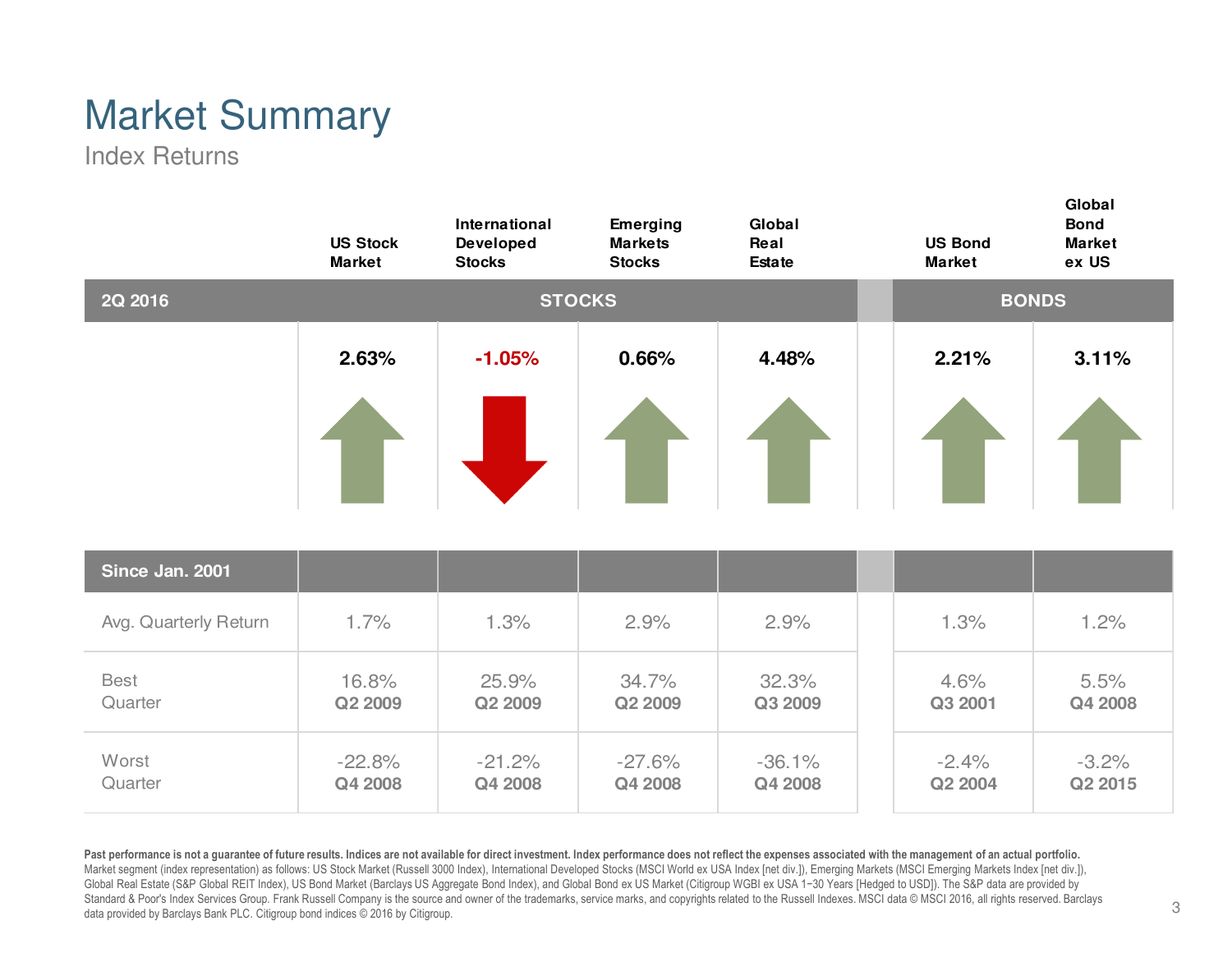## World Stock Market Performance

MSCI All Country World Index with selected headlines from Q2 2016



Graph Source: MSCI ACWI Index. MSCI data © MSCI 2016, all rights reserved.

It is not possible to invest directly in an index. Performance does not reflect the expenses associated with management of an actual portfolio. Past performance is not a quarantee of future results.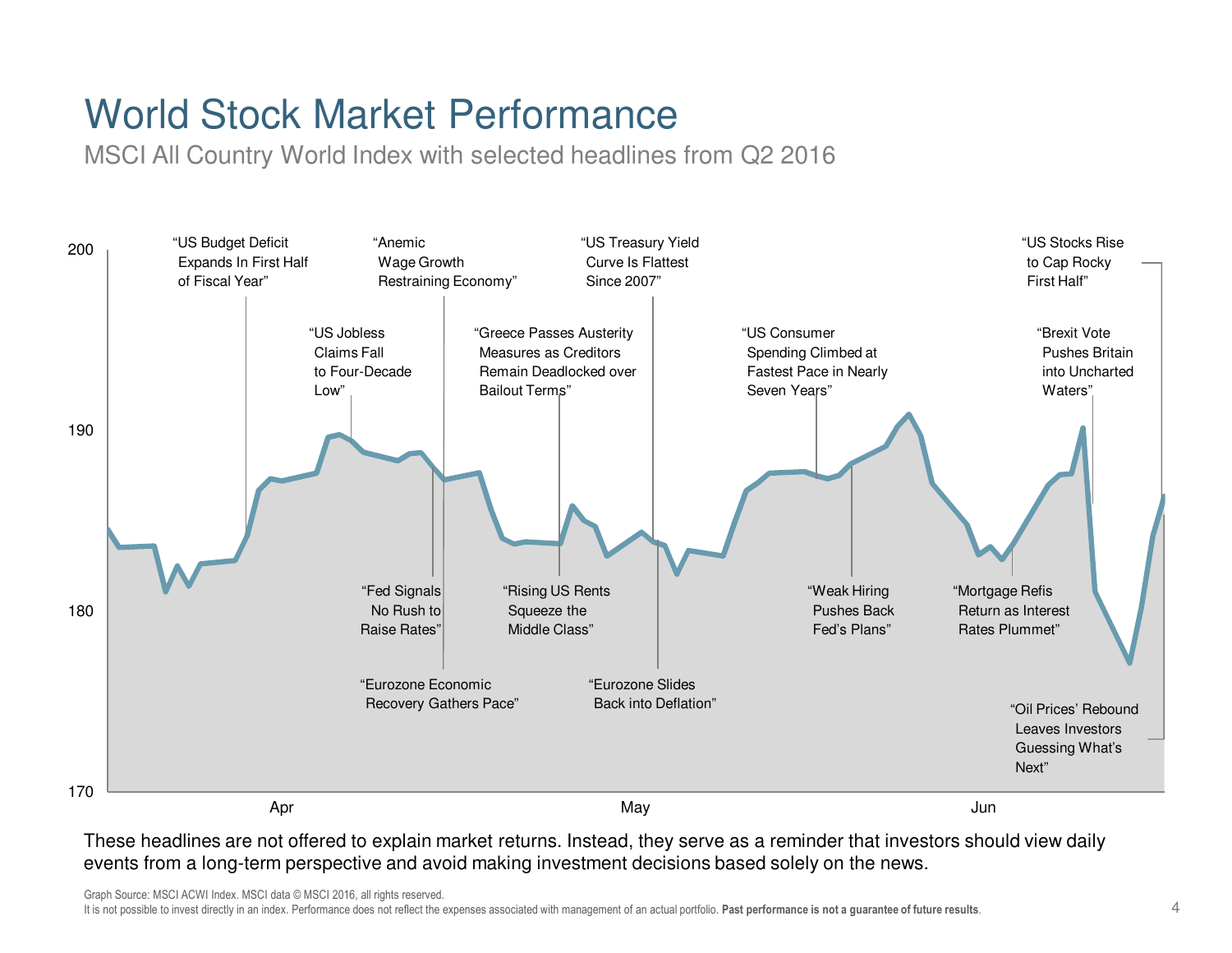### World Stock Market Performance

MSCI All Country World Index with selected headlines from past 12 months



These headlines are not offered to explain market returns. Instead, they serve as a reminder that investors should view daily events from a long-term perspective and avoid making investment decisions based solely on the ne Graph Source: MSCI ACWI Index. MSCI data © MSCI 2016, all rights reserved.

It is not possible to invest directly in an index. Performance does not reflect the expenses associated with management of an actual portfolio. Past performance is not a quarantee of future results.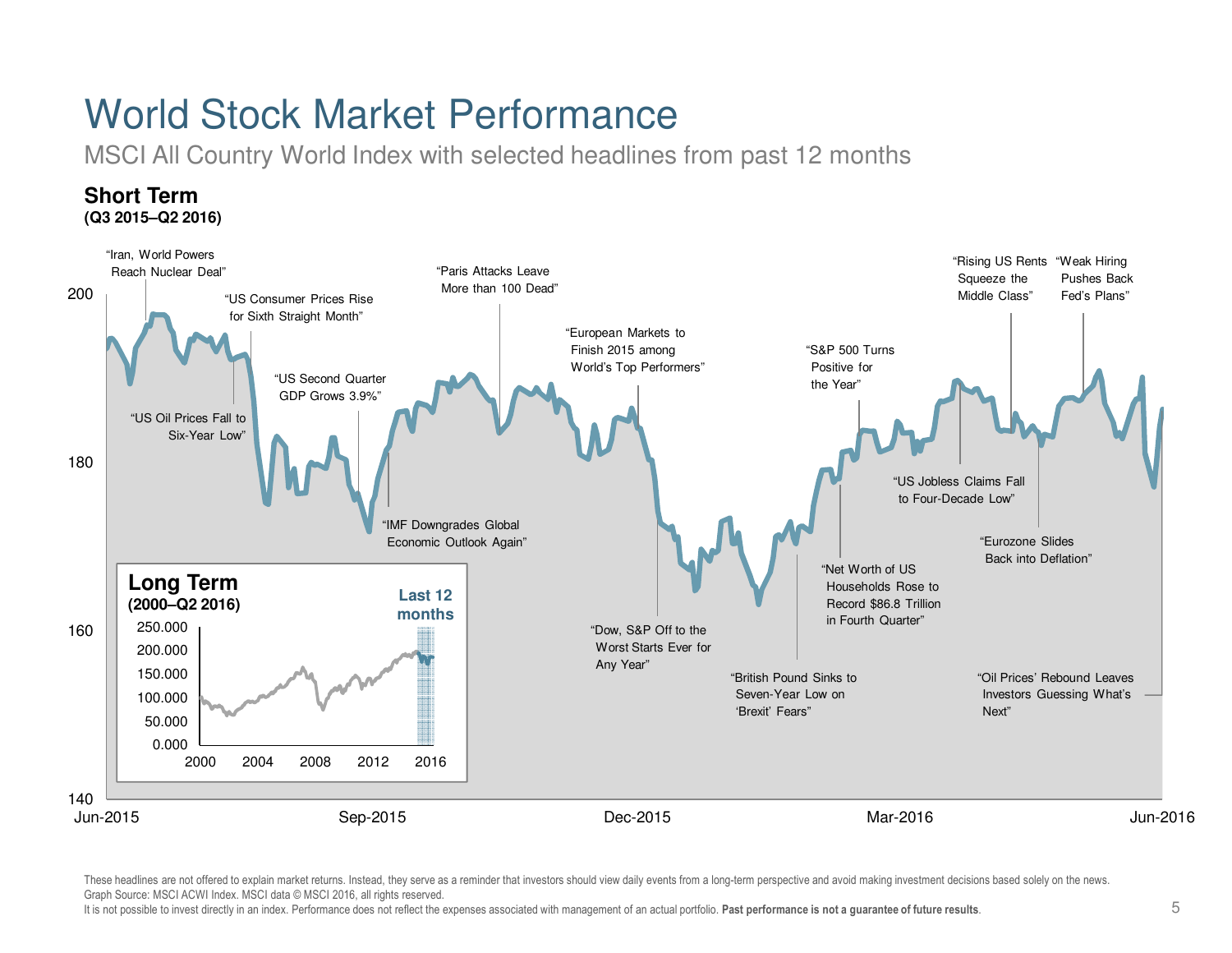### World Asset Classes

Second Quarter 2016 Index Returns (%)

Looking at broad market indices, the US outperformed developed markets outside the US and emerging markets. US REITs recorded the highest returns, outperforming the broad equity market.

The value effect was positive in the US but negative in developed and emerging markets. Small caps outperformed large caps in the US but slightly underperformed in the developed and emerging markets.



Past performance is not a guarantee of future results. Indices are not available for direct investment. Index performance does not reflect the expenses associated with the management of an actual portfolio. The S&P data is provided by Standard & Poor's Index Services Group. Frank Russell Company is the source and owner of the trademarks, service marks, and copyrights related to the Russell Indexes. MSCI data © MSCI 2016, all rights reserved. Dow Jones data (formerly Dow Jones Wilshire) provided by Dow Jones Indexes. Barclays data provided by Barclays Bank PLC.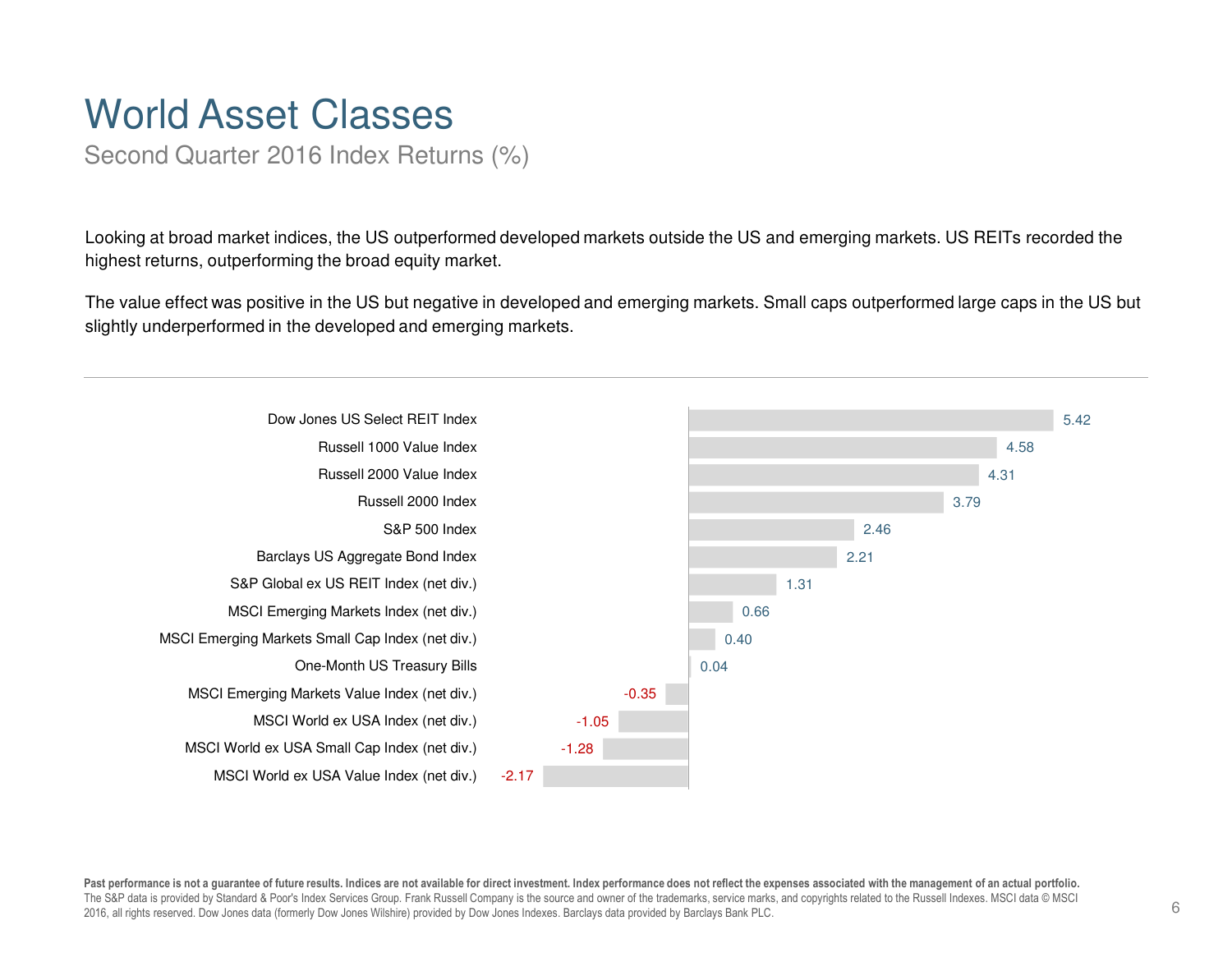### US StocksSecond Quarter 2016 Index Returns

The broad US equity market recorded positive absolute performance for the quarter.

Value indices outperformed growth indices across all size ranges.

Small caps outperformed large caps.

#### Ranked Returns for the Quarter (%)



#### World Market Capitalization—US



#### S **S Example 2018 Period Returns (%) Example 2018 Example 2018 Example 2018 Example 2019 Example 2019 Example 2019 Example 2019 Example 2019 Example 2019 Example 2019 EXAMPLE 2019 EXAMPLE 2019** Asset Class TTD 1 Year 3 Years\* 5 Years\* 10 Years\* Marketwide 3.62 2.14 11.13 11.60 7.407.42 Large Cap 3.84 3.99 11.66 12.10 Large Cap Value 6.30 2.86 9.87 11.35 6.138.78 Large Cap Growth 1.36 3.02 13.07 12.35 Small Cap 2.22 -6.73 7.09 8.35 6.20 Small Cap Value 6.08 -2.58 6.36 8.15 5.15 Small Cap Growth -1.59 -10.757.74 8.51 7.15

Past performance is not a guarantee of future results. Indices are not available for direct investment. Index performance does not reflect the expenses associated with the management of an actual portfolio.<br>Market segment (Russell 2000 Index), Small Cap Value (Russell 2000 Value Index), and Small Cap Growth (Russell 2000 Growth Index). World Market Cap represented by Russell 3000 Index, MSCI World ex USA IMI Index, and MSCI Emerging Markets IMI Index. Russell 3000 Index is used as the proxy for the US market. Frank Russell Company is the source and owner of the trademarks, service marks, and copyrights related to the Russell Indexes. The S&P data are provided by Standard & Poor's Index Services Group.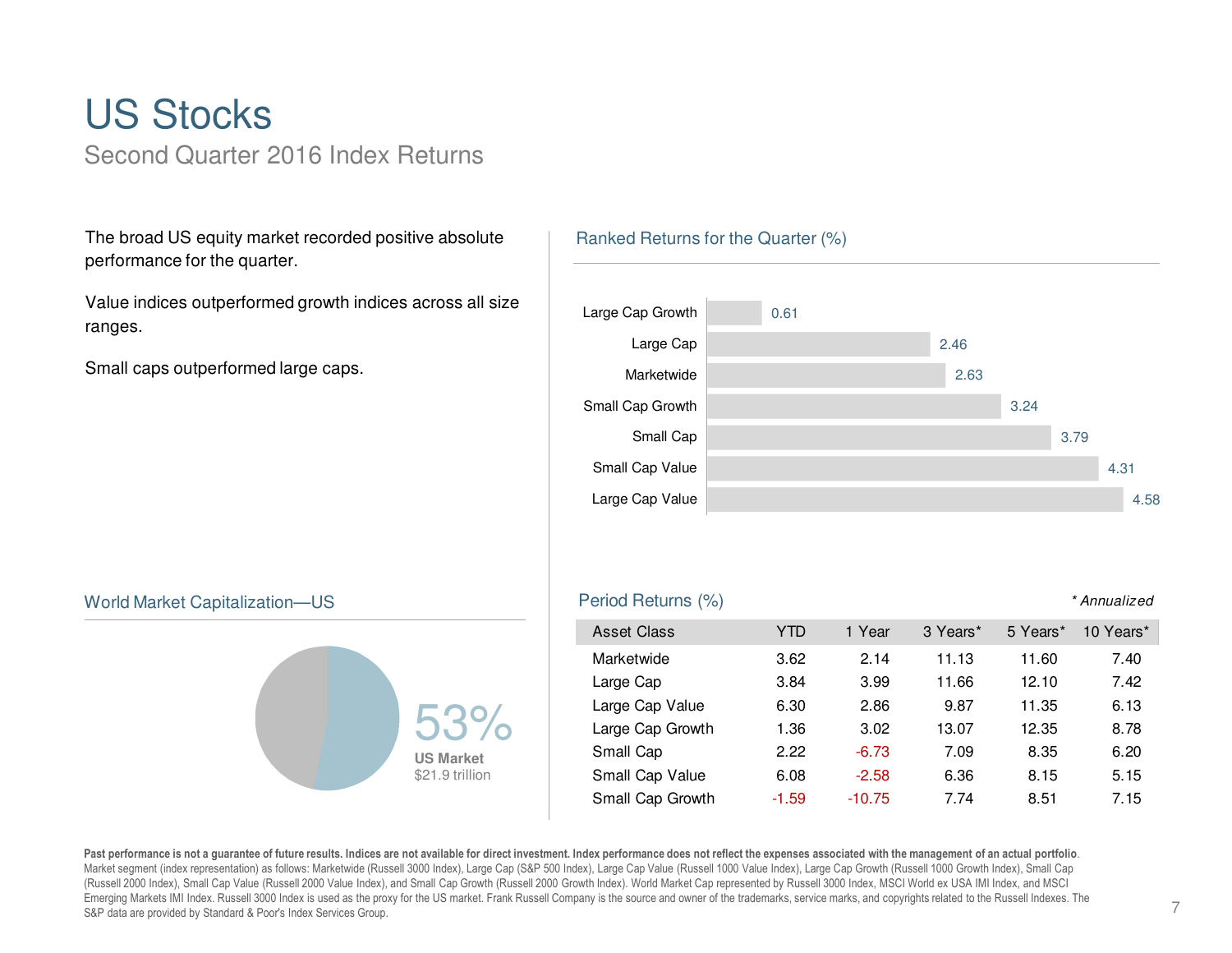# International Developed Stocks

Second Quarter 2016 Index Returns

In US dollar terms, developed markets outside the US lagged both the US equity market and emerging markets indices during the quarter.

Small caps slightly underperformed large caps in non-US developed markets.

The value effect was negative in non-US developed markets using broad market indices across all size ranges.



#### World Market Capitalization—International Developed



**Past performance is not a guarantee of future results. Indices are not available for direct investment. Index performance does not reflect the expenses associated with the management of an actual portfolio.**Market segment (index representation) as follows: Large Cap (MSCI World ex USA Index), Small Cap (MSCI World ex USA Small Cap Index), Value (MSCI World ex USA Value Index), and Growth (MSCI World ex USA Growth). All index returns are net of withholding tax on dividends. World Market Cap represented by Russell 3000 Index, MSCI World ex USA IMI Index, and MSCI Emerging Markets IMI Index. MSCI World ex USA IMI Index is used as the proxy for the International Developed market. MSCI data © MSCI 2016, all rights reserved.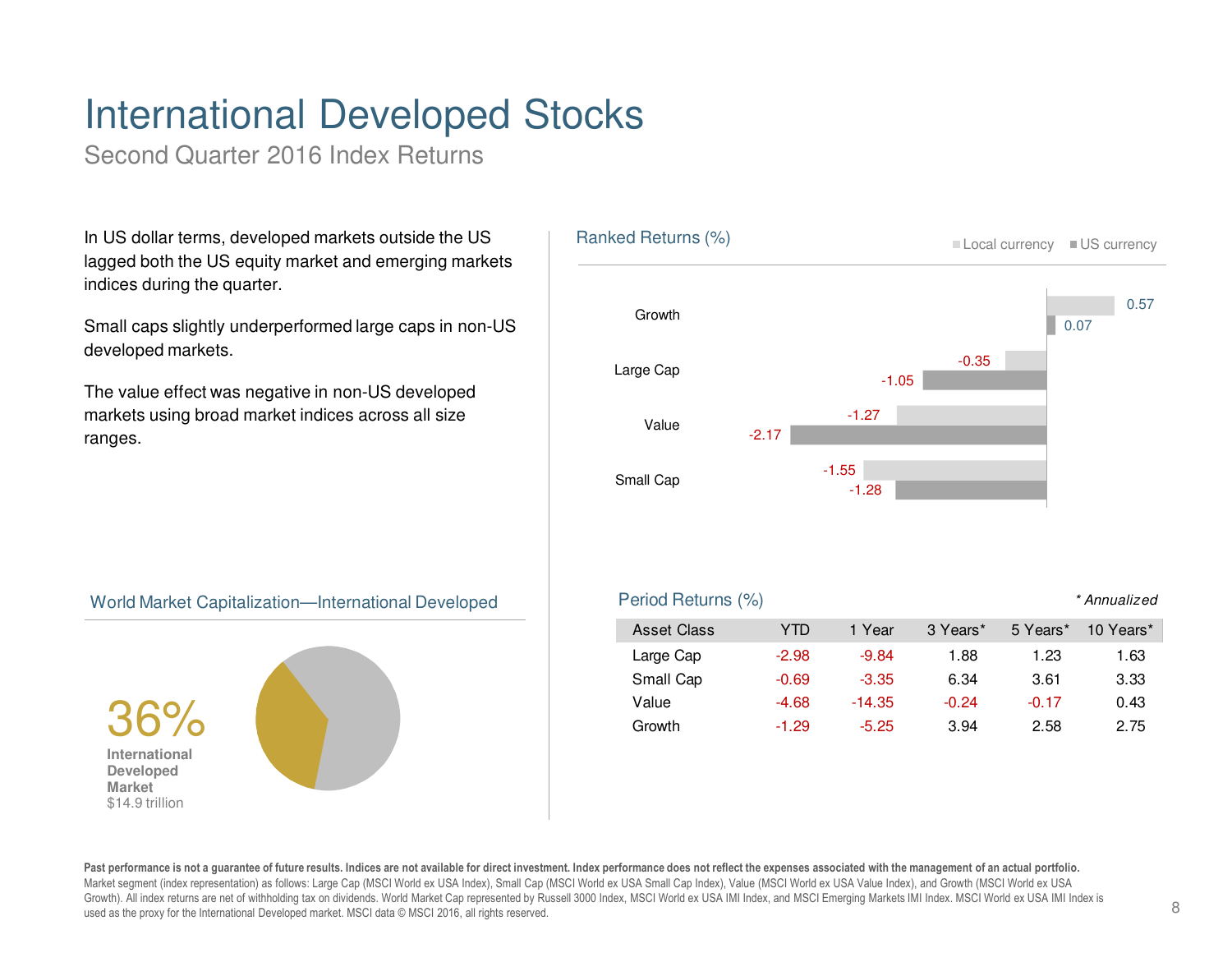## Emerging Markets Stocks

Second Quarter 2016 Index Returns

In US dollar terms, emerging markets indices underperformed the US but outperformed developed markets outside the US.

The value effect was negative in emerging markets using broad market indices. Large cap value indices underperformed large cap growth indices. The opposite was true among small caps: Small cap value indices outperformed small cap growth indices.

Small cap indices slightly underperformed large cap indices in emerging markets.



#### World Market Capitalization—Emerging Markets



**Past performance is not a guarantee of future results. Indices are not available for direct investment. Index performance does not reflect the expenses associated with the management of an actual portfolio.**Market segment (index representation) as follows: Large Cap (MSCI Emerging Markets Index), Small Cap (MSCI Emerging Markets Small Cap Index), Value (MSCI Emerging Markets Value Index), and Growth (MSCI Emerging Markets Growth Index). All index returns are net of withholding tax on dividends. World Market Cap represented by Russell 3000 Index, MSCI World ex USA IMI Index, and MSCI Emerging Markets IMI Index. MSCI Emerging Markets IMI Index used as the proxy for the emerging market portion of the market. MSCI data © MSCI 2016, all rights reserved.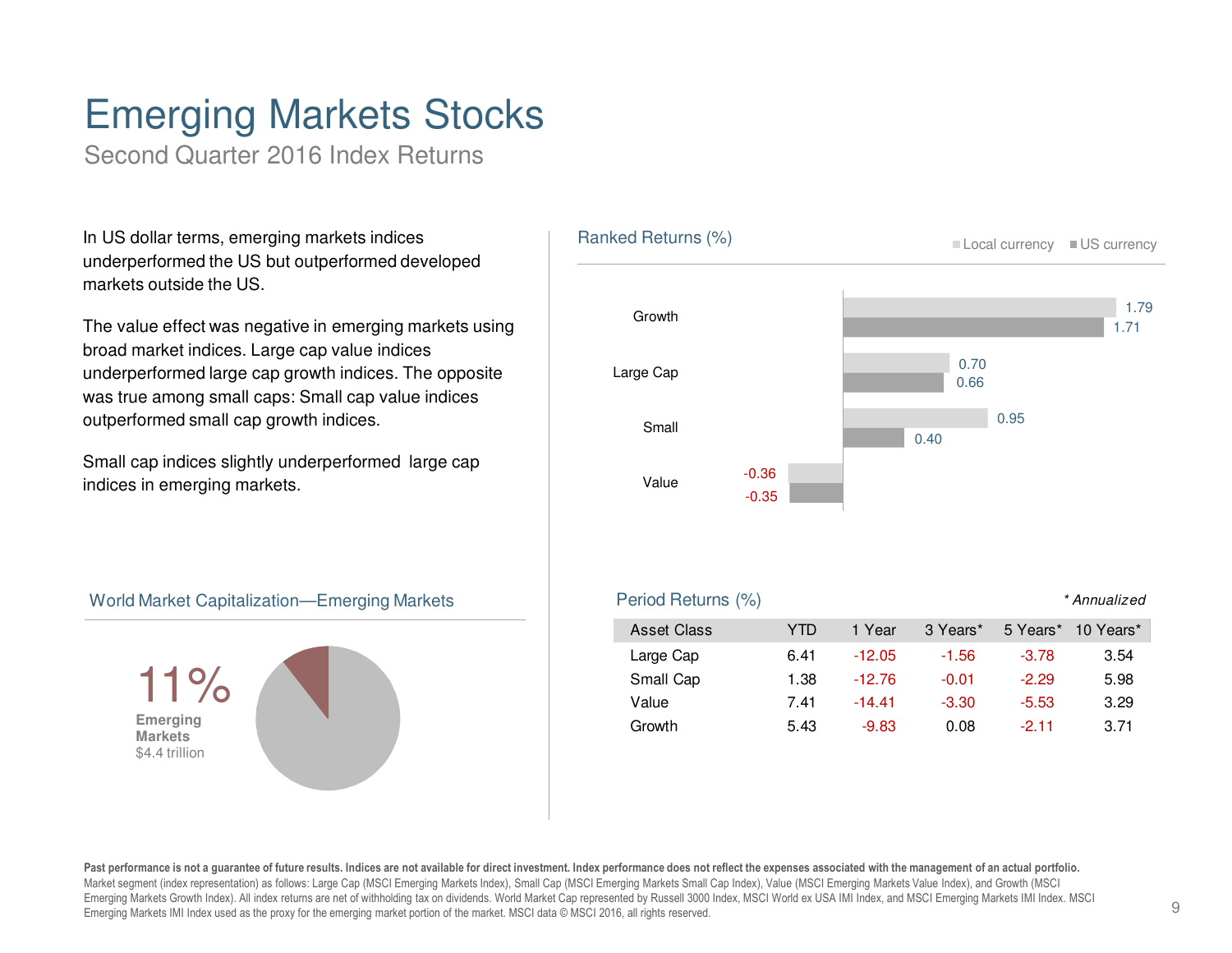# Select Country Performance

Second Quarter 2016 Index Returns

New Zealand recorded the highest country performance in developed markets, while Italy and Ireland posted the lowest performance for the quarter. In emerging markets, Peru and Brazil again posted the highest country returns, while Poland and Greece recorded the lowest performance.



#### Ranked Developed Markets Returns (%)





Past performance is not a guarantee of future results. Indices are not available for direct investment. Index performance does not reflect the expenses associated with the management of an actual portfolio.<br>Country perform on dividends. MSCI data © MSCI 2016, all rights reserved. Frank Russell Company is the source and owner of the trademarks, service marks, and copyrights related to the Russell Indexes. UAE and Qatar have been reclassified as emerging markets by MSCI, effective May 2014.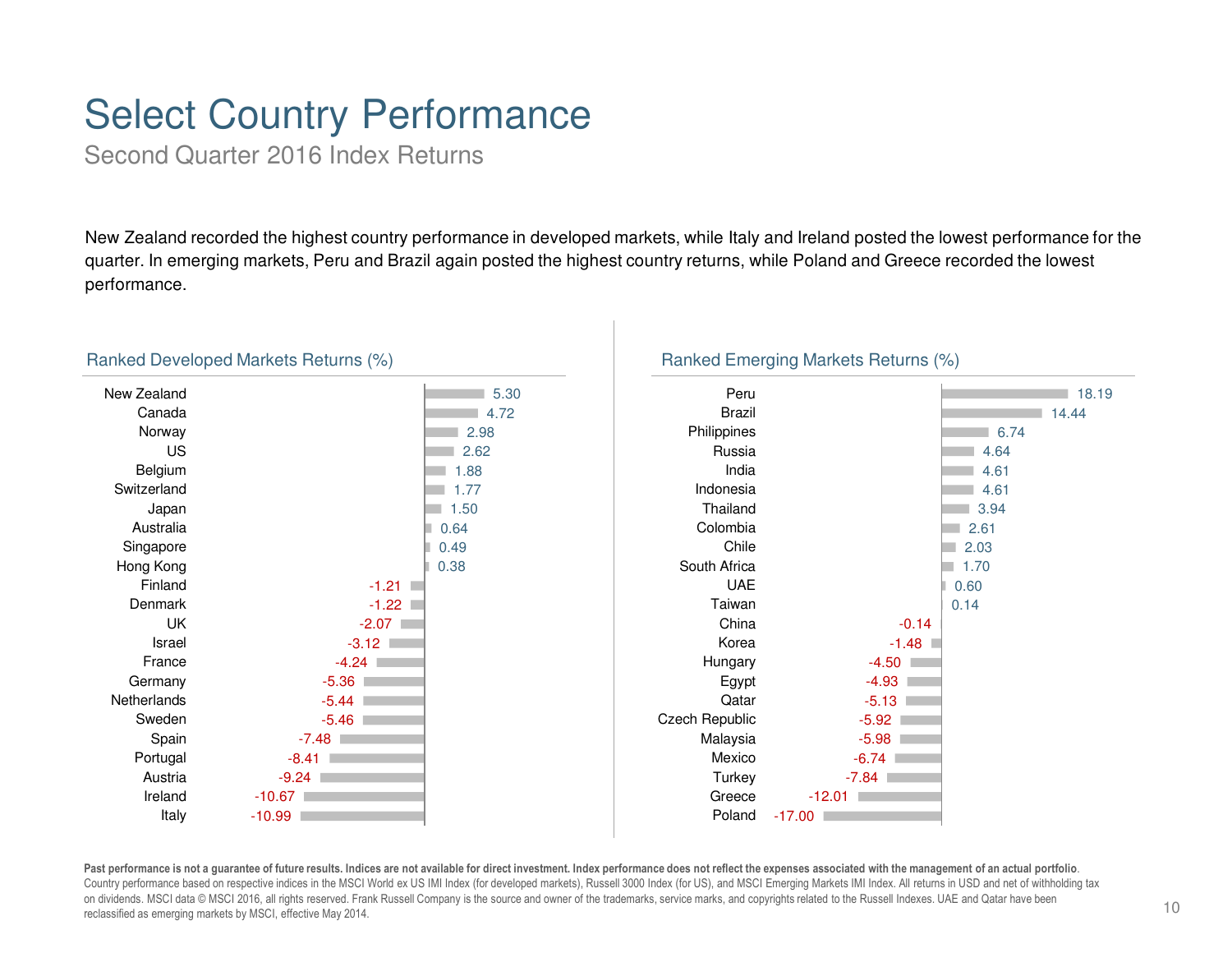# Real Estate Investment Trusts (REITs)

Second Quarter 2016 Index Returns

US REITs had very strong positive returns for the quarter, outperforming the broad equity market. REITs in developed markets recorded positive returns, also outperforming broad developed equity markets indices.





#### Total Value of REIT Stocks



Past performance is not a guarantee of future results. Indices are not available for direct investment. Index performance does not reflect the expenses associated with the management of an actual portfolio. Number of REIT stocks and total value based on the two indices. All index returns are net of withholding tax on dividends. Total value of REIT stocks represented by Dow Jones US Select REIT Index and the S&P Global ex US REIT Index. Dow Jones US Select REIT Index used as proxy for the US market, and S&P Global ex US REIT Index used as proxy for the World ex US market. Dow Jones US Select REIT Index data provided by Dow Jones ©. S&P Global ex US REIT Index data provided by Standard and Poor's Index Services Group © 2016.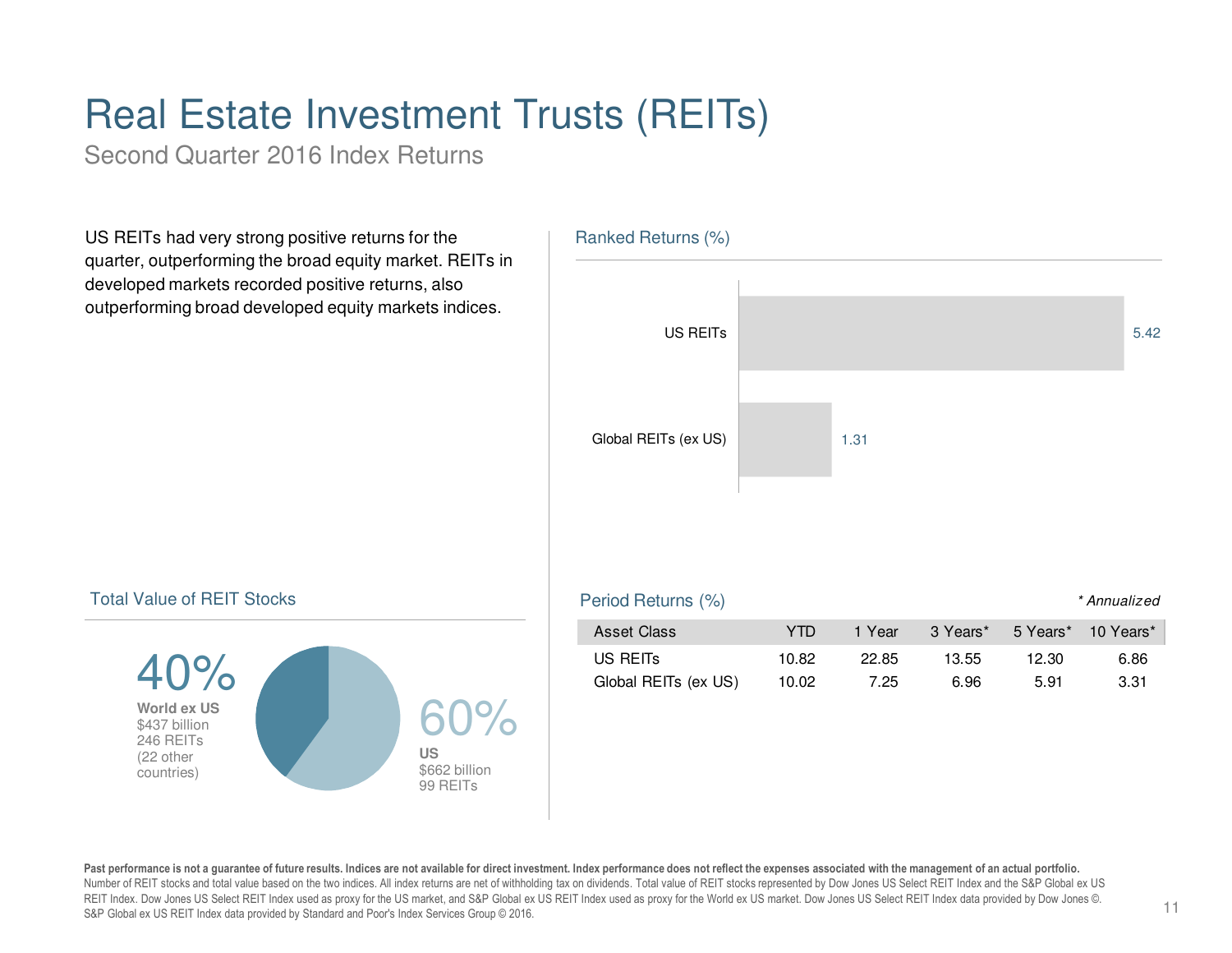### **Commodities** Second Quarter 2016 Index Returns

Commodities were broadly positive during the quarter. The Bloomberg Commodity Index Total Return gained 12.78%. Energy turned positive with natural gas gaining30.88%, Brent crude oil 19.51%, and WTI crude oil 18.64%.

The Softs complex was also positive with sugar gaining 29.84%, coffee 10.90%, and cotton 10.29%.

Grains were mixed: Soybeans returned 27.68%, yet Kansas wheat and Chicago wheat declined 16.26% and 9.28%, respectively.

| Period Returns (%) |      |  |                  |          | * Annualized       |
|--------------------|------|--|------------------|----------|--------------------|
| Asset Class        | YTD. |  | 1 Year 3 Years*  |          | 5 Years* 10 Years* |
| Commodities 13.25  |      |  | $-13.32 - 10.55$ | $-10.82$ | $-5.59$            |

### Ranked Returns for Individual Commodities (%)

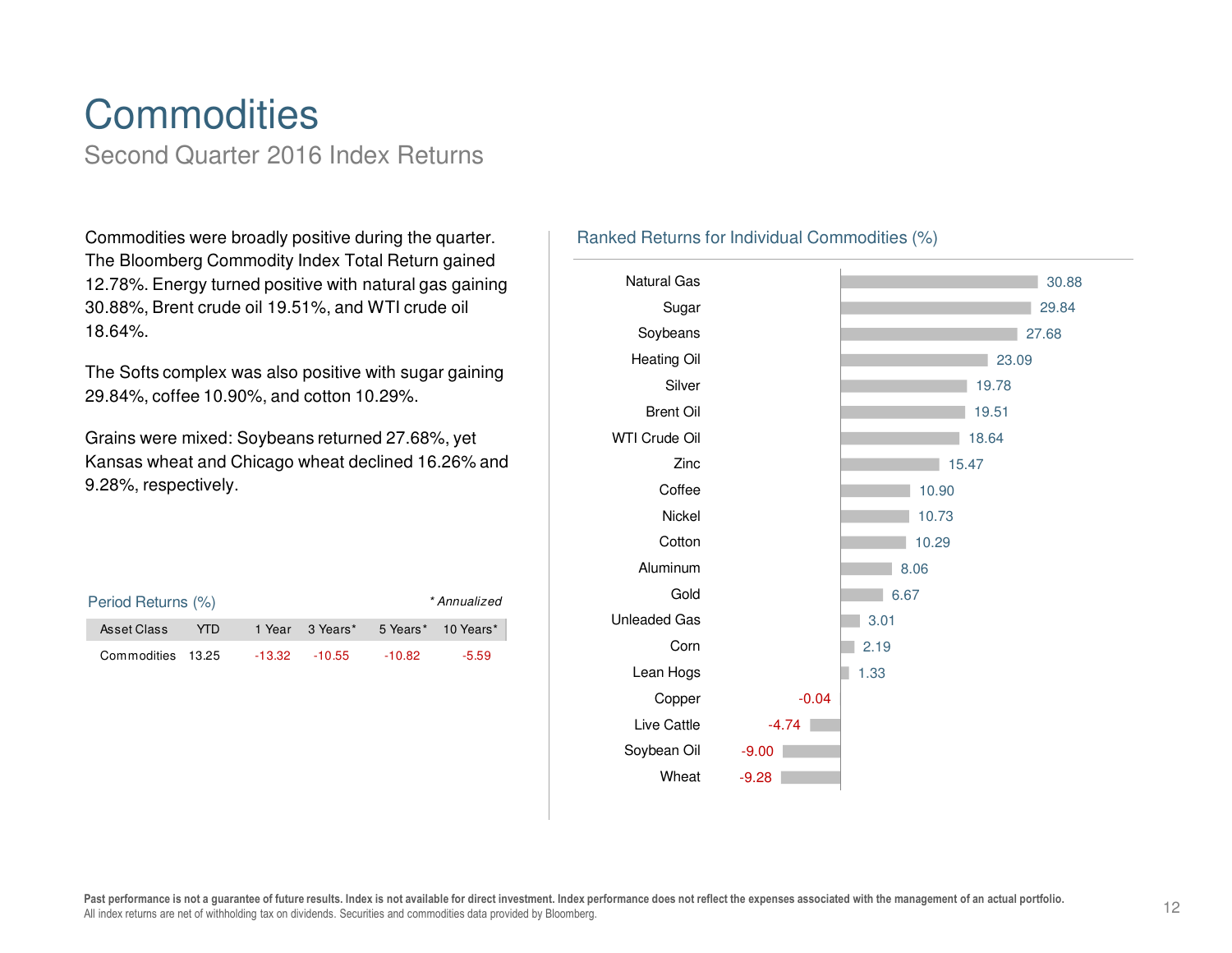### Fixed IncomeSecond Quarter 2016 Index Returns

Interest rates across the US markets generally decreased during the quarter. The yield on the 5-year Treasury note fell 20 basis points (bps) to end at 1.01%. The yield on the 10-year T-note decreased 29 bps to 1.49%. The 30year Treasury bond declined 31 bps to finish with a yield of 2.30%.

The 1-year T-bill ended the quarter yielding 0.45% and the 2-year T-note finished at 0.58%, for declines of 14 and 15 bps, respectively. The 3-month T-bill increased 5 bps to yield 0.26%, while the 6-month T-bill dipped 3 bps to 0.36%.

Short-term corporate bonds gained 1.05%. Intermediate-term corporates returned 2.24%, while long-term corporate bonds returned 6.64%.<sup>1</sup>

Short-term municipal bonds returned 0.66%, while intermediate-term municipal bonds gained 1.84%. Revenue bonds slightly outperformed general obligation bonds.<sup>2</sup>





3.18

Bond Yields across Issuers (%)

### Period Returns (%)

| Asset Class                                           | <b>YTD</b> | 1 Year | 3 Years* | 5 Years* | 10 Years* |
|-------------------------------------------------------|------------|--------|----------|----------|-----------|
| BofA Merrill Lynch Three-Month US Treasury Bill Index | 0.15       | 0.19   | 0.09     | 0.09     | 1.04      |
| BofA Merrill Lynch 1-Year US Treasury Note Index      | 0.65       | 0.59   | 0.38     | 0.34     | 1.69      |
| Citigroup WGBI 1–5 Years (hedged to USD)              | 1.86       | 2.36   | 1.82     | 1.84     | 2.98      |
| Barclays Long US Government Bond Index                | 14.94      | 18.98  | 10.38    | 10.17    | 8.69      |
| Barclays US Aggregate Bond Index                      | 5.31       | 6.00   | 4.06     | 3.76     | 5.13      |
| Barclays US Corporate High Yield Index                | 9.06       | 1.62   | 4.18     | 5.84     | 7.56      |
| <b>Barclays Municipal Bond Index</b>                  | 4.33       | 7.65   | 5.58     | 5.33     | 5.13      |
| Barclays US TIPS Index                                | 6.24       | 4.35   | 2.31     | 2.63     | 4.76      |

Past performance is not a guarantee of future results. Indices are not available for direct investment. Index performance does not reflect the expenses associated with the management of an actual portfolio. 1. Barclays US Corporate Bond Index. 2. Barclays Municipal Bond Index. Yield curve data from Federal Reserve. State and local bonds are from the Bond Buyer Index, general obligation, 20 years to maturity, mixed quality. AAA-AA Corporates represent the Bank of America Merrill Lynch US Corporates, AA-AAA rated. A-BBB Corporates represent the Bank of America Merrill Lynch US Corporates, BBB-A rated. Barclays data provided by Barclays Bank PLC. US long-term bonds, bills, inflation, and fixed income factor data © Stocks, Bonds, Bills, and Inflation (SBBI) Yearbook™, Ibbotson Associates, Chicago (annually updated work by Roger G. Ibbotson and Rex A. Sinquefield). Citigroup bond indices © 2016 by Citigroup. The BofA Merrill Lynch Indices are used with permission; © 2016 Merrill Lynch, Pierce, Fenner & Smith Incorporated; all rights reserved. Merrill Lynch, Pierce, Fenn Smith Incorporated is a wholly owned subsidiary of Bank of America Corporation.

3.00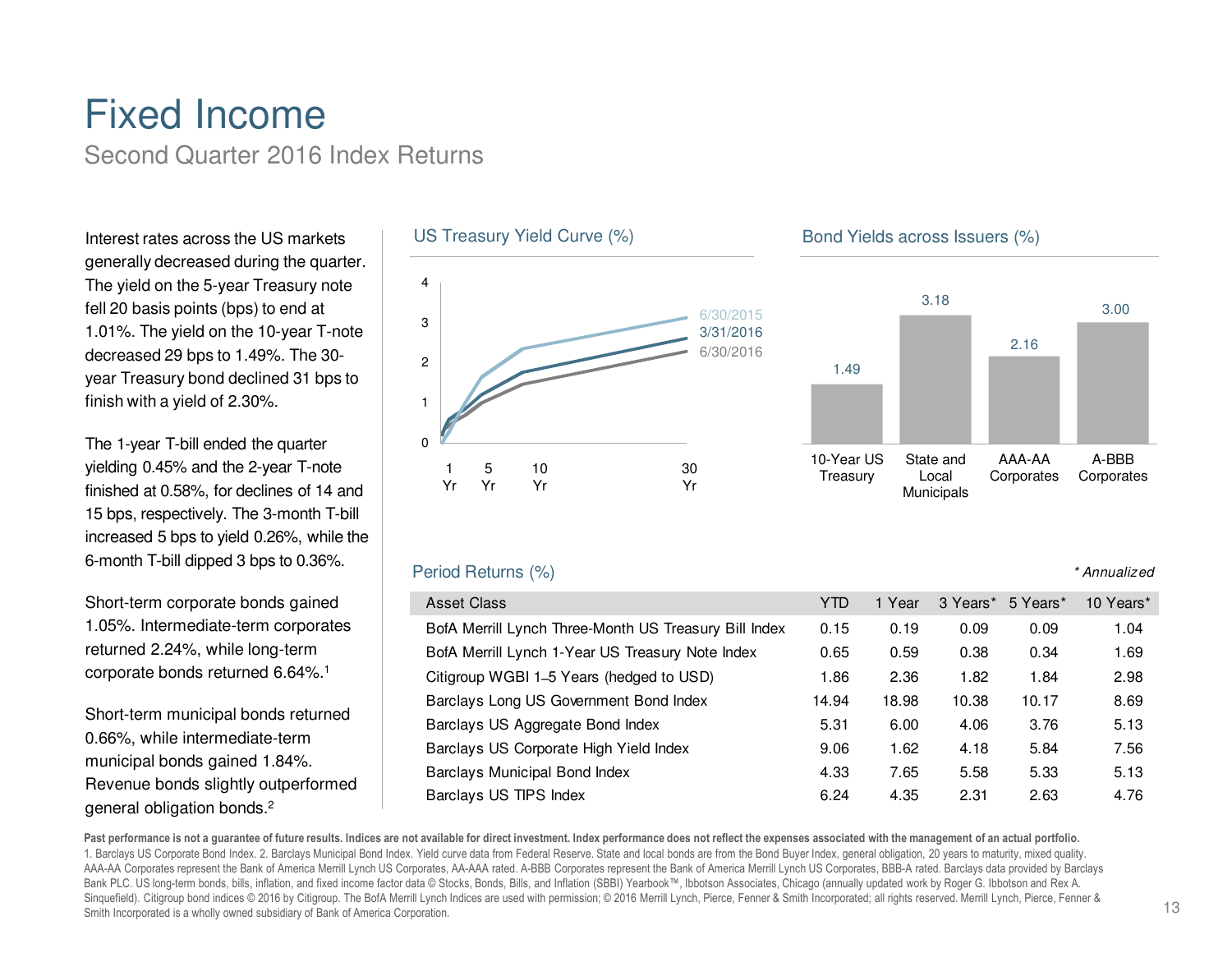# Global Diversification

Second Quarter 2016 Index Returns

These portfolios illustrate the performance of different global stock/bond mixes and highlight the benefits of diversification. Mixes with larger allocations to stocks are considered riskier but have higher expected returns over time.

#### Ranked Returns (%)



#### Growth of Wealth: The Relationship between Risk and Return





Diversification does not eliminate the risk of market loss. Past performance is not a guarantee of future results. Indices are not available for direct investment. Index performance does not reflect expenses associated with the management of an actual portfolio. Asset allocations and the hypothetical index portfolio returns are for illustrative purposes only and do not represent actual performance. Global Stocks represented by MSCI All Country World Index (gross div.) and Treasury Bills represented by US One-Month Treasury Bills. Globally diversified allocations rebalanced monthly, no withdrawals. Data © MSCI 2016, all rights reserved. Treasury bills © Stocks, Bonds, Bills, and Inflation Yearbook™, Ibbotson Associates, Chicago (annually updated work by Roger G. Ibbotson and Rex A. Sinquefield).